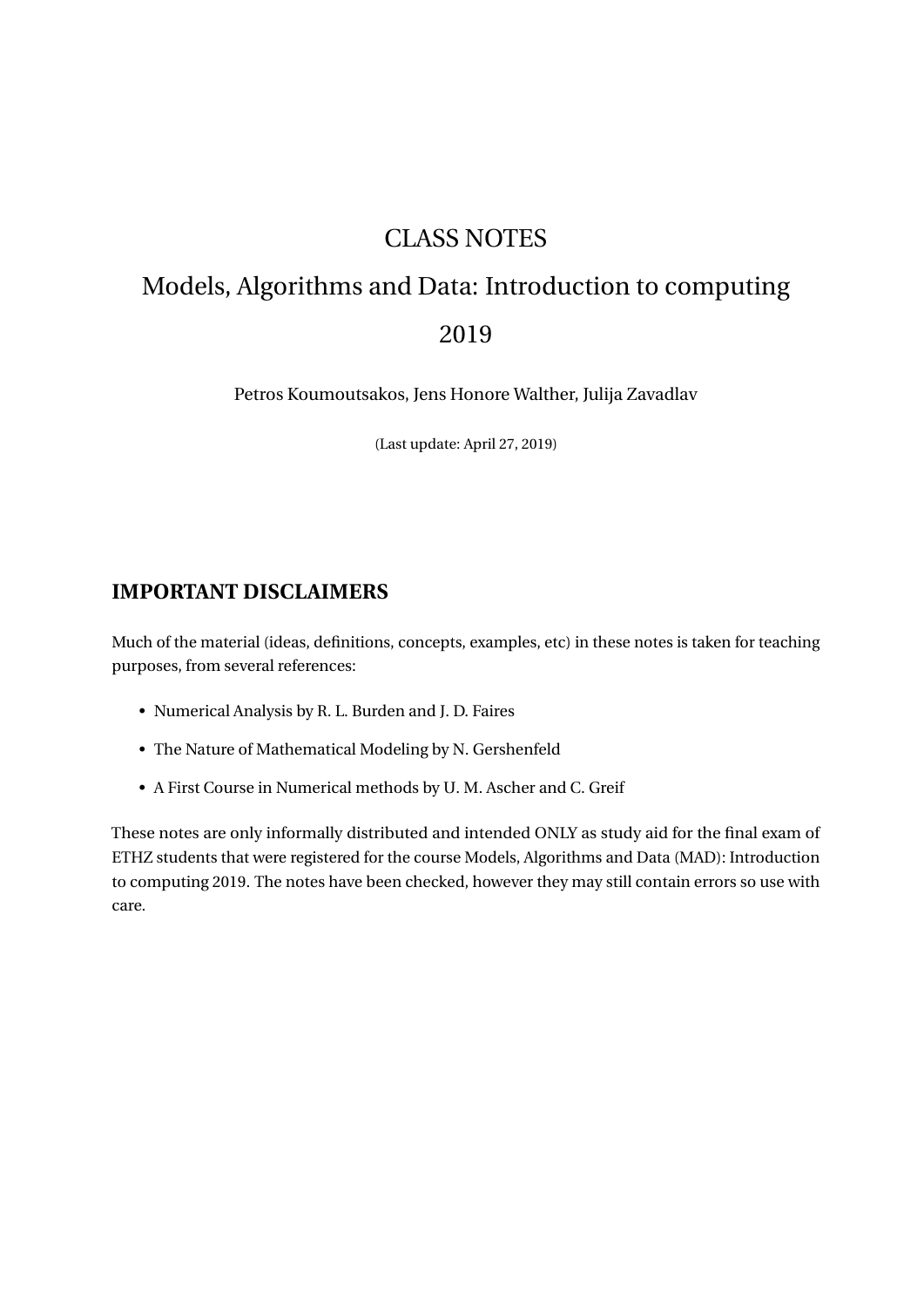# LECTURE 4 **Interpolation and extrapolation I: Lagrange interpolation**

## **4.1 Introduction**

As we learned in the first lecture function fitting may be understood as a *low order model* that describes the given data. The type of interpolation is equivalent to choosing a particular model and as such it reflects some prior knowledge about the data. The choice of the approximating function as well as the choice (when possible) of the sampling points, represents assumptions that we have made about the structure/architecture of the model.

Recall from the first part of of the lecture that we constructed a fitting function  $f(x)$  as follows:

<span id="page-1-0"></span>
$$
f(x) = \sum_{k=1}^{M} \alpha_k \phi_k(x) = y
$$
\n(4.1.1)

The parameters here are:

- M: the number of terms (can be larger, equal or smaller than the number of data points)
- $\phi_k(x)$ : the type of basis function

Here we call  $x_i$  are the abscissae,  $y_i$  the ordinate of the given data points. Furthermore we denote  $\alpha_k$ as our coefficients.

In the first section we took the number of datapoints *N* much bigger then the number of basis functions *M*. We learned that in the case  $M = N$  and a linearly independent basis function our system is solvable for the coefficients. This allows us to **interpolate** among the data (i.e. interpret the data for unseen values) and in order to **extrapolate** (i.e. predict based on the available data). In this sense extrapolation is equivalent to generalisation.

#### **Example 4.1: Polynomial Function Interpolation Revisited**

Consider three data points  $(x_i, f(x_i))$  with  $i = 1, 2, 3$  in a two dimensional Cartesian coordinate system given by  $(-1, -1)$ ,  $(0, 0)$  and  $(1, 1)$ . We want to find a polynomial of degree 2 to interpolate the three data points, that is  $f(x) = \alpha_1 + \alpha_2 x + \alpha_3 x^2$ . We have a linear system of 3 equations with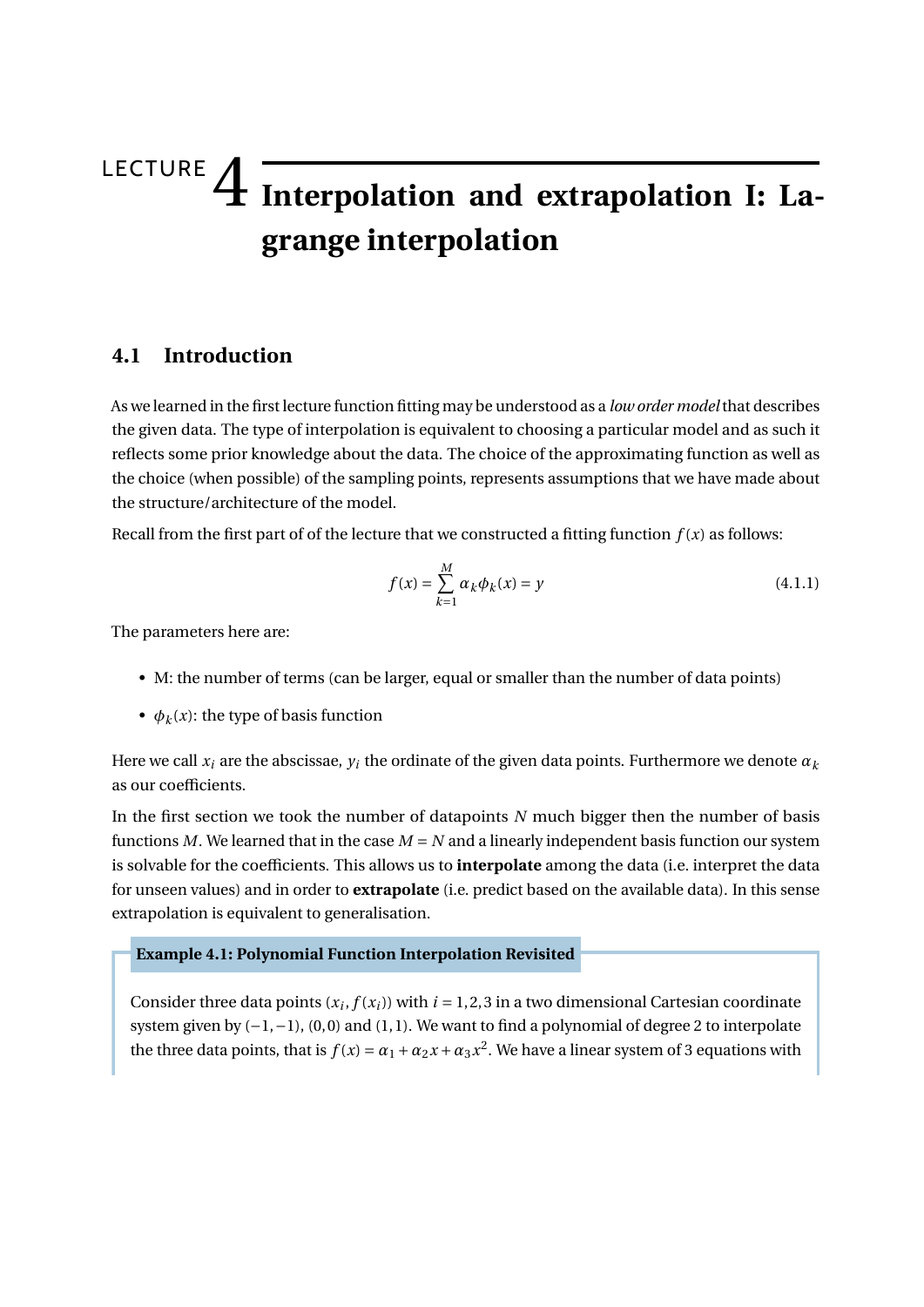3 unknowns to solve

$$
\begin{bmatrix}\n\phi_1(x_1), & \phi_2(x_1) & \phi_3(x_1) \\
\phi_1(x_2), & \phi_2(x_2) & \phi_3(x_2) \\
\phi_1(x_3), & \phi_2(x_3) & \phi_3(x_3)\n\end{bmatrix}\n\begin{bmatrix}\n\alpha_1 \\
\alpha_2 \\
\alpha_3\n\end{bmatrix} =\n\begin{bmatrix}\nf(x_1) \\
f(x_2) \\
f(x_3)\n\end{bmatrix}.
$$
\n(4.1.2)

With the given data, we have the follow linear system to solve.

$$
\begin{bmatrix} 1, & -1 & 1 \\ 1, & 0 & 0 \\ 1, & 1 & 1 \end{bmatrix} \begin{bmatrix} \alpha_1 \\ \alpha_2 \\ \alpha_3 \end{bmatrix} = \begin{bmatrix} -1 \\ 0 \\ 1 \end{bmatrix}.
$$
 (4.1.3)

Although the  $3 \times 3$  matrix is not sparse, we can still solve it quickly without pen or paper by observing its structure. Let us look at the second row first, we can tell directly  $\alpha_1 = 0$ . Subsequently, let us look at first and third rows together and remember  $\alpha_1 = 0$ , we can quickly determine  $\alpha_3 = 0$ and  $\alpha_2 = 1$ . To summarize, the interpolating function we seek is  $f(x) = x$ .

Now consider the three data points again, plotting them it is obvious that they stay on the same straight line. This observation suggests that the interpolation procedure we just performed indeed exclude the contributions from constant and quadratic functions.

Imagine now that we have *N* data points and we use, for example, Gaussian elimination method to solve the resultant linear system. This would take  $O(N^3)$  operations, which is quite expensive for the purpose of determining an interpolating function. It would be convenient if we can select the basis function so that the matrix of the linear system is diagonal and it takes almost no effort to get the coefficients *α* for the interpolating function. This motivates the construction of the Lagrangian interpolation method.

### **4.2 Lagrange Interpolation**

One way to do achieve a diagonal matrix is to chose *N* polynomials of degree *N* − 1:  $\{l_k(x)\}_{k=1,\dots,N}$ , such that  $l_i(x_j) = \delta_{ij}$ <sup>[1](#page-2-0)</sup>. This property is satisfied by

<span id="page-2-1"></span>
$$
l_k(x) = \frac{(x - x_1)(x - x_2)\dots(x - x_{k-1})(x - x_{k+1})\dots(x - x_N)}{(x_k - x_1)(x_k - x_2)\dots(x_k - x_{k-1})(x_k - x_{k+1})\dots(x_k - x_N)}
$$
(4.2.1)

Using these functions we construct our interpolation function as

$$
f(x) = \sum_{k=1}^{N} \alpha_k l_k(x)
$$

<span id="page-2-0"></span><sup>1</sup>Recall that  $\delta_{ij}$  =  $\int$  $\mathfrak{t}$ 1,  $i = j$  $\begin{array}{cc} 0, & i \neq j \end{array}$ .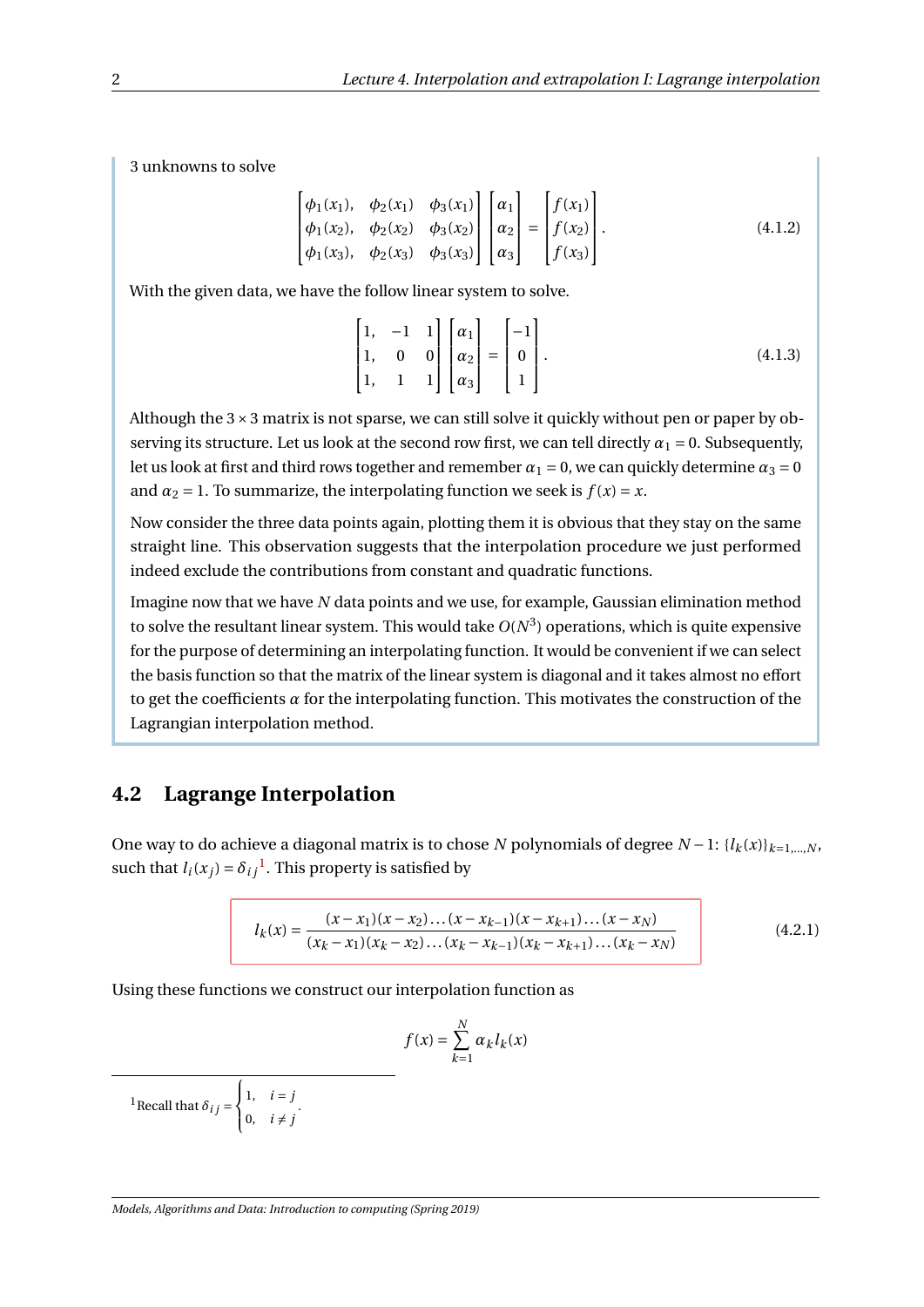In order to find the coefficients we insert one of our data-points

$$
f(x_i) = \sum_{k=1}^{N} \alpha_k l_k(x_i) = \alpha_i = y_i.
$$

Where we used the constructive property of the polynomials (i.e. that  $l_k(x_k) = 1$  and  $l_k(x_i) = 0$  for  $k \neq i$ ). Thus we found our Lagragian interpolation function as

<span id="page-3-0"></span>
$$
f(x) = \sum_{k=1}^{N} y_k l_k(x)
$$
 (4.2.2)

#### **Important Notes:**

- The Lagrange polynomials involve single polynomials which pass through all the data points.
- The approximation error of the Lagrange polynomial  $f(x)$  of a function  $y(x)$  that has been sampled at points  $(x_k, y_k)$  and for some  $x_1 \le \xi \le x_N$  is given by:

$$
|y(x) - f(x)| = \left| \frac{y^{(n)}(\xi)}{n!} \Pi_{k=1}^n (x - x_k) \right|
$$

This term can be minimized if we chose the coordinates  $x_k$  of the sampling points to be the roots of the n-degree Chebychev polynomials  $T_n(x)$ . These points satisfy  $T_n(x_k) = 0$  and they can be computed as:  $x_k = -\cos(\frac{2k-1}{2n}\pi)$ .

#### **Exam checklist**

Lagrange interpolation:

- Polynomials with degree *N* −1 for *N* data points
- Analytical expression from data points
- Sensitivity to noise
- Predictability issues
- Extensions to higher dimensions?

#### **Exercises**

#### **Question 1: Lagrange vs Least Squares**

We consider *N* data points in 2D ({ $x_i, y_i$ } with  $i = 1...N$ ), where we wish to find a function  $f(x)$  such that  $y_i \approx f(x_i)$ . As an example, imagine that the data is given on a straight line (i.e.  $y_i = ax_i + b$  for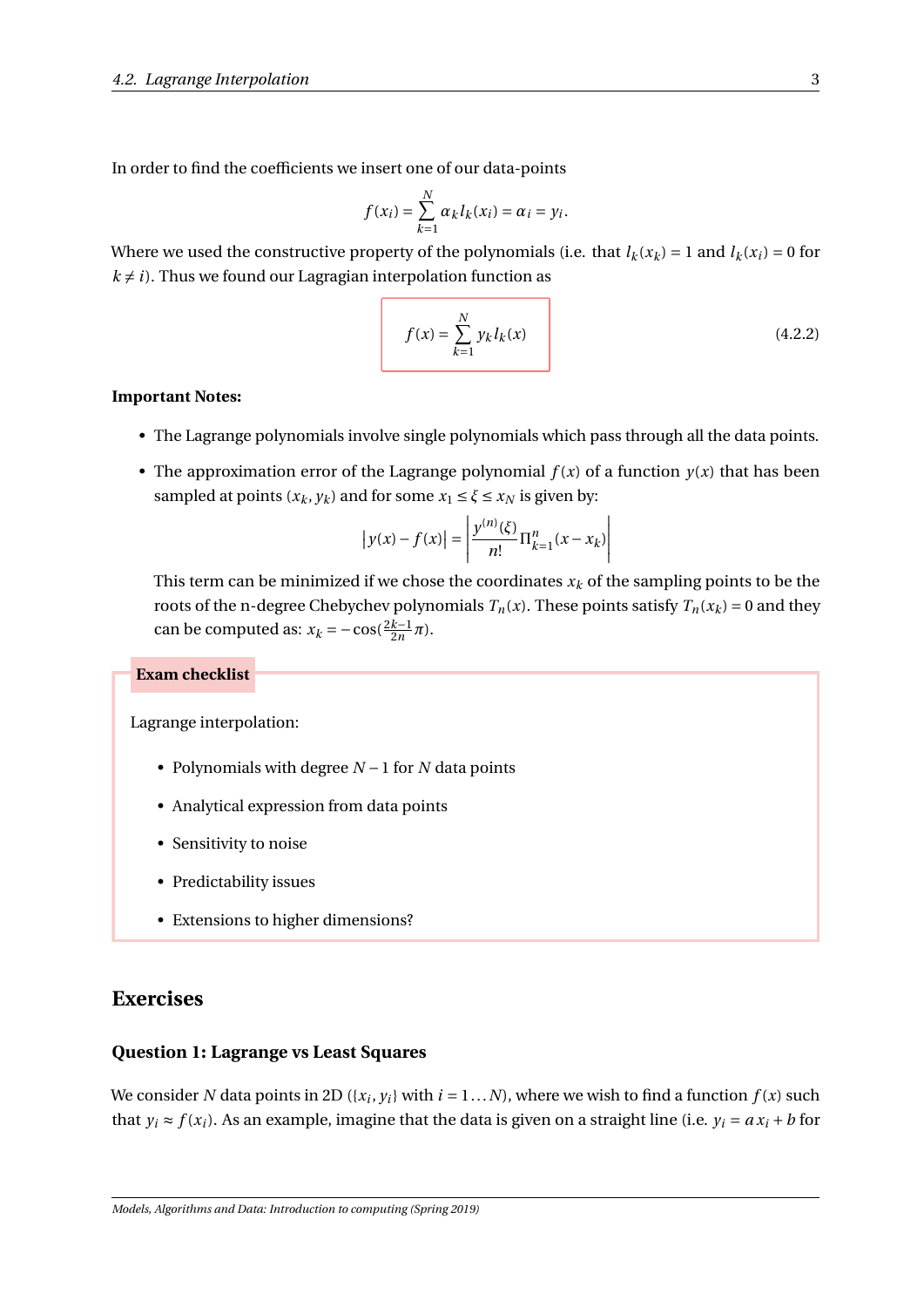some real values *a* and *b*):

• How do you expect the Lagrange functions  $(l_k(x)$  in Eq. [\(4.2.1\)](#page-2-1)) to look like for  $N = 3$ ? How about larger *N*?

**Solution:** For  $N = 3$ , the Lagrange functions  $l_k(x)$  are polynomials of order  $N - 1 = 2$  (quadratic). For larger *N*, the Lagrange functions  $l_k(x)$  will always be polynomials of order  $N-1$ .

• How do you expect the Lagrange interpolator  $(f(x))$  in Eq.  $(4.2.2))$  $(4.2.2))$  to look like? **Solution:** The Lagrange interpolator is expected to be the equation of a line  $f(x) = ax + b$  in every case (no matter how many *N* points we use). This means, that for an order-1 function (linear) the higher order (quadratic, cubic etc.) terms do not contribute to the interpolator. We provide a simple example in order for this to be clearer: Assume we have to interpolate through the following set of points that are drown from the linear function  $f(x) = 2x + 1$ ,  $\{x_i, y_i\} =$  $(0, 1), (2, 5), (4, 9).$ 

Using  $N = 2$  points:

$$
l_1(x) = \frac{x-2}{-2} = -\frac{1}{2}(x-2)
$$
  
\n
$$
l_2(x) = \frac{x-0}{2} = \frac{x}{2}
$$
  
\n
$$
f(x) = 1(-\frac{1}{2})(x-2) + 5\frac{x}{2} = 2x + 1
$$

Using  $N = 3$  points:

$$
l_1(x) = \frac{(x-2)(x-4)}{(0-2)(0-4)} = \frac{(x-2)(x-4)}{8} = \frac{x^2 - 6x + 8}{8}
$$
  
\n
$$
l_2(x) = \frac{(x-0)(x-4)}{(2-0)(2-4)} = \frac{x^2 - 4x}{4}
$$
  
\n
$$
l_3(x) = \frac{(x-0)(x-2)}{(4-0)(4-2)} = \frac{x^2 - 2x}{8}
$$
  
\n
$$
f(x) = 1 \frac{x^2 - 6x + 8}{8} - 5 \frac{2x^2 - 8x}{8} + 9 \frac{x^2 - 2x}{8} = 2x + 1
$$

The resulting interpolator for  $N = 3$  matches the result for  $N = 2$ . Generalizing, for a linear function, the final interpolator  $f(x)$  using  $N \ge 3$  points will be the same as computing it with  $N = 2$  points.

• How do you expect those functions  $(l_k(x)$  and  $f(x))$  to change if we add a bit of noise to the data? Adding noise can be imagined as choosing  $y_i = ax_i + b + \xi_i$ , where  $\xi_i$  is sampled from a normal random distribution with mean 0 and standard deviation *σ*. How do you expect the value of  $\sigma$  to affect the Lagrange interpolator?

**Solution:** By adding noise to the data:  $y_i = ax_i + b + \xi_i$ ,  $\xi_i \sim \mathcal{N}(0, \sigma^2)$  the Lagrange functions are not varied:  $l_k(x)$  is a function of  $\{x_i\}$  only. The Lagrange interpolator  $f(x)$  is modified: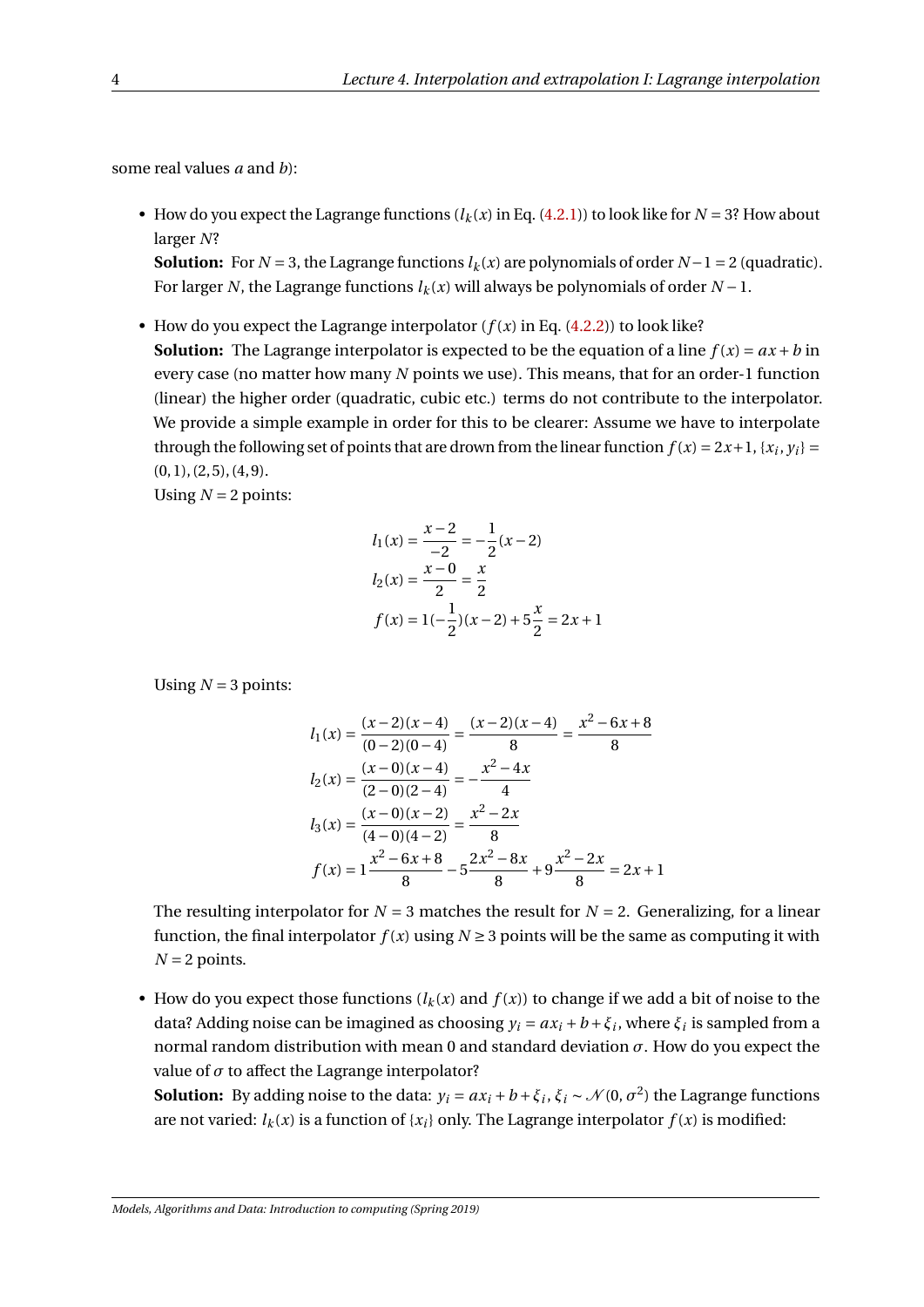for data without noise:  $v_i = ax_i + b$ for data with noise: *y* ∗  $a_i^* = ax_i + b + \xi_i$ 

$$
f(x) = \sum y_k l_k(x) = \sum (ax_k + b)l_k(x)
$$

$$
f^*(x) = \sum y_k^* l_k(x) = \sum (ax_k + b + \xi_k)l_k(x)
$$

The difference in the interpolator is:

$$
|f(x) - f^*(x)| = \sum_{k=1}^{N} |\xi_k l_k(x)| \le \sum |\xi_k| \sum |l_k(x)|
$$

We conclude that including even a bit of noise can cause significant oscillations, whereas oscillations become worse with increasing  $\sigma$ . If  $\sigma \to 0$ , then  $\xi_k$  is distributed close to 0, so error is considerably lower.

• Imagine we did a least squares fit to a linear function  $y_i \approx a_L x_i + b_L$  and computed  $a_L, b_L$  as in Eq. (??) (note that there we used a slightly different notation). Would you expect to get  $a_L = a$ and  $b_L = b$ , if the data had no noise? What if we added noise to the data?

**Solution:** For least squares fit:  $y_i = a_{LS}x_i + b_{LS}$ . If data has no noise:  $a_{LS} = a$ ,  $b_{LS} = b$ . If we add noise: *y* ∗  $\zeta_i^* = a_{LS}^* x_i + b_{LS}^* + \xi_i$ . See exercise set 1 question 3:

$$
|f(x) - f^*(x)| \le |a - a_{LS}^*| x + |b - b_{LS}^*|
$$

$$
|a - a_{LS}^*| \le \frac{C}{N} \sum_{i}^{N} \xi_i
$$

#### **Question 2: Computational complexity**

Consider again the case of *N* data points in 2D: { $x_i, y_i$ } ( $i = 1...N$ ). Estimate the computational complexity in terms of number of basic floating point operations (FLOPs: add, subtract, multiply, divide) to evaluate  $f(x)$  in Eq. [\(4.2.2\)](#page-3-0) for a given value *x*. Estimate the computational complexity to evaluate the equivalent  $f(x) = \sum_{k=1}^{N} \alpha_k \phi_k(x)$  (as in Eq. [\(4.1.1\)](#page-1-0)) with basis functions  $\phi_k(x) = x^{k-1}$  (as in Eq. (??)) with given coefficients  $\alpha_k$ . Which one requires less FLOPs and hence is faster to evaluate? How many FLOPs do you save if you evaluate a simplified system such as  $f(x) = \sum_{k=1}^{M} \alpha_k \phi_k(x)$  with  $M < N$ ?

**Solution:** To evaluate  $f(x) = \sum_{k=1}^{N} y_k l_k(x)$  where  $l_k(x) = \prod_{i=1, i \neq k}^{N}$  $\frac{(x-x_i)}{(x_k-x_i)}$  we have

$$
f(x) = y_1 \frac{(x - x_2)(x - x_3) \dots (x - x_N)}{(x_1 - x_2)(x_1 - x_3) \dots (x_1 - x_N)} + \dots + y_N \frac{(x - x_1)(x - x_2) \dots (x - x_{N-1})}{(x_N - x_1)(x_N - x_2) \dots (x_N - x_{N-1})}
$$

For every  $l_k$  the  $y_k \prod \frac{1}{(x_k - x_i)}$  is a constant and can be precomputed.

$$
f(x) = c_1[(x - x_2)(x - x_3)\dots(x - x_N)] + \dots + c_N[(x - x_1)(x - x_2)\dots(x - x_{N-1})]
$$